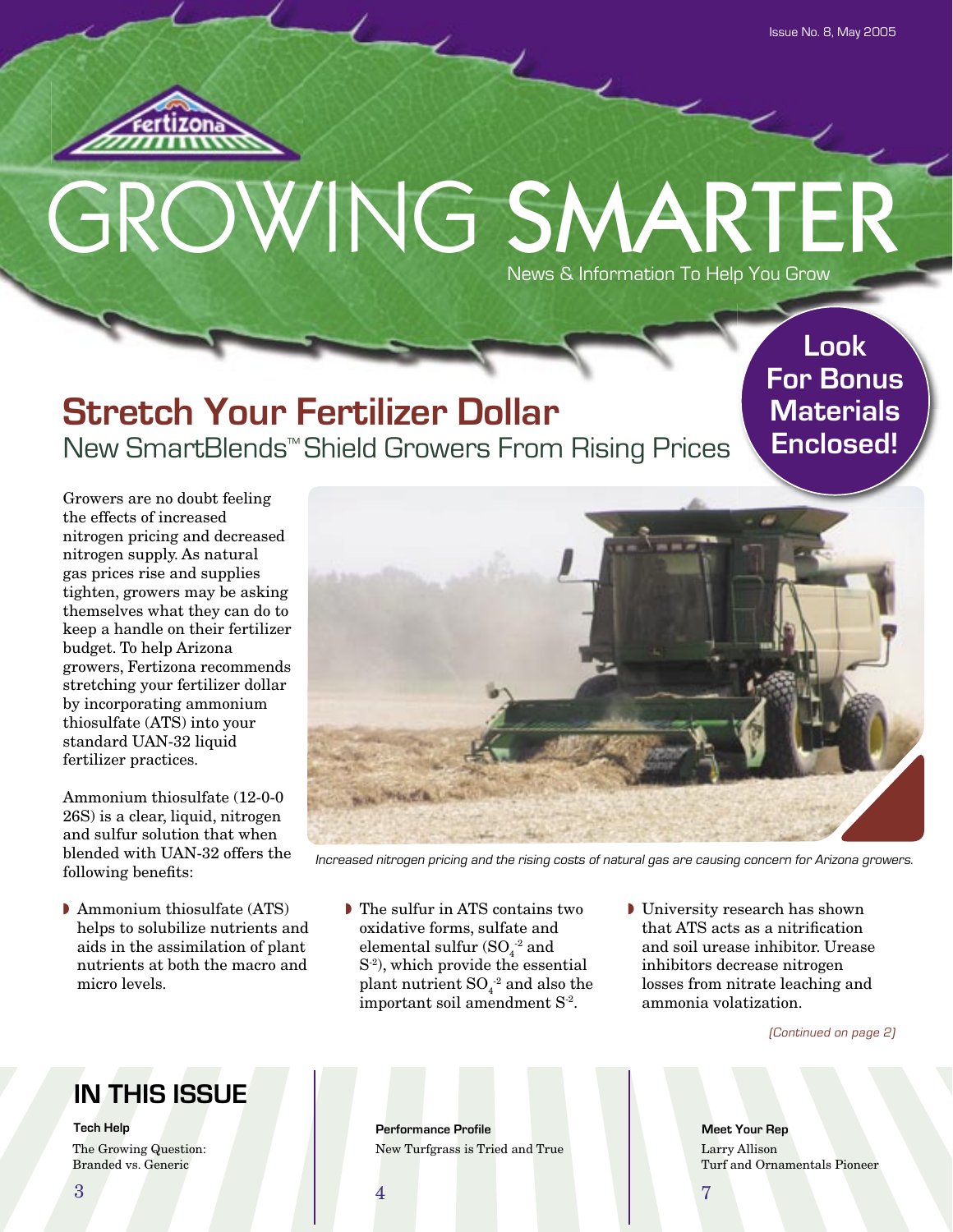# **GROWING SMARTER**

### **COMPTON'S CORNER**

# **Not Just Blends, SmartBlends™**



Jim Compton, President, Fertizona

There are a lot of companies out there that provide blended fertilizer for growers. But, at Fertizona, we go a step further. Our SmartBlend™ fertilizers are not just customblended for specific grower needs, they're even custom-blended based on market conditions and pricing fluctuations.

For example, due to the natural gas shortage that we have discussed in previous issues of Growing Smarter, prices of nitrogen are on the rise. To deal with this unfortunate occurrence, we have created a variety of SmartBlends that provide vital nutrients to your crops without added expense.

You can read more about two of these SmartBlends in the cover story of this issue. It is always preferable to contact your local Fertizona field rep for a SmartBlend fertilizer customized for your particular conditions and budget.

Based on experience with growers over the years, we think our many SmartBlends will provide very valuable fertilizer products for growers.

This is another way we're looking out for you and your business, and providing not just blends, but SmartBlends. If you need more information about these cost-cutting fertilizers, simply contact your Fertizona field rep.

**Jim Compton President, Fertizona**

### New SmartBlends<sup>™</sup> Shield Growers From Rising Prices (Continued From Page 1)

Based on Fertizona's past experiences with local growers, we have created two SmartBlends™ with the analyses of 28-0-0 5S and 24-0-0 10S.

- ◗ 28-0-0 5S contains 20% ammonium thiosulfate and 80% UAN-32
- ◗ 24-0-0 10S contains 40% ammonium thiosulfate and 60% UAN-32

We believe that either of these two analyses offer you the best nitrogen value for your well-earned dollar. Fertizona will also offer you any combination or a



with the best Nitrogen value for the dollar.

specialized SmartBlend to suit the specific needs of your soil, water, crop and business.

In today's volatile commodity markets and times of rising input costs, using these ATS and UAN-32 SmartBlends will ensure your fertilizer dollar buys the most efficient nitrogen source available. For more information about these SmartBlends, talk to your local Fertizona field rep.

*Disclaimer: Ammonium thiosulfate is suitable to mix with neutral NPK solutions, but can not be mixed with either acidic materials (pH < 6) or calcium containing solutions.*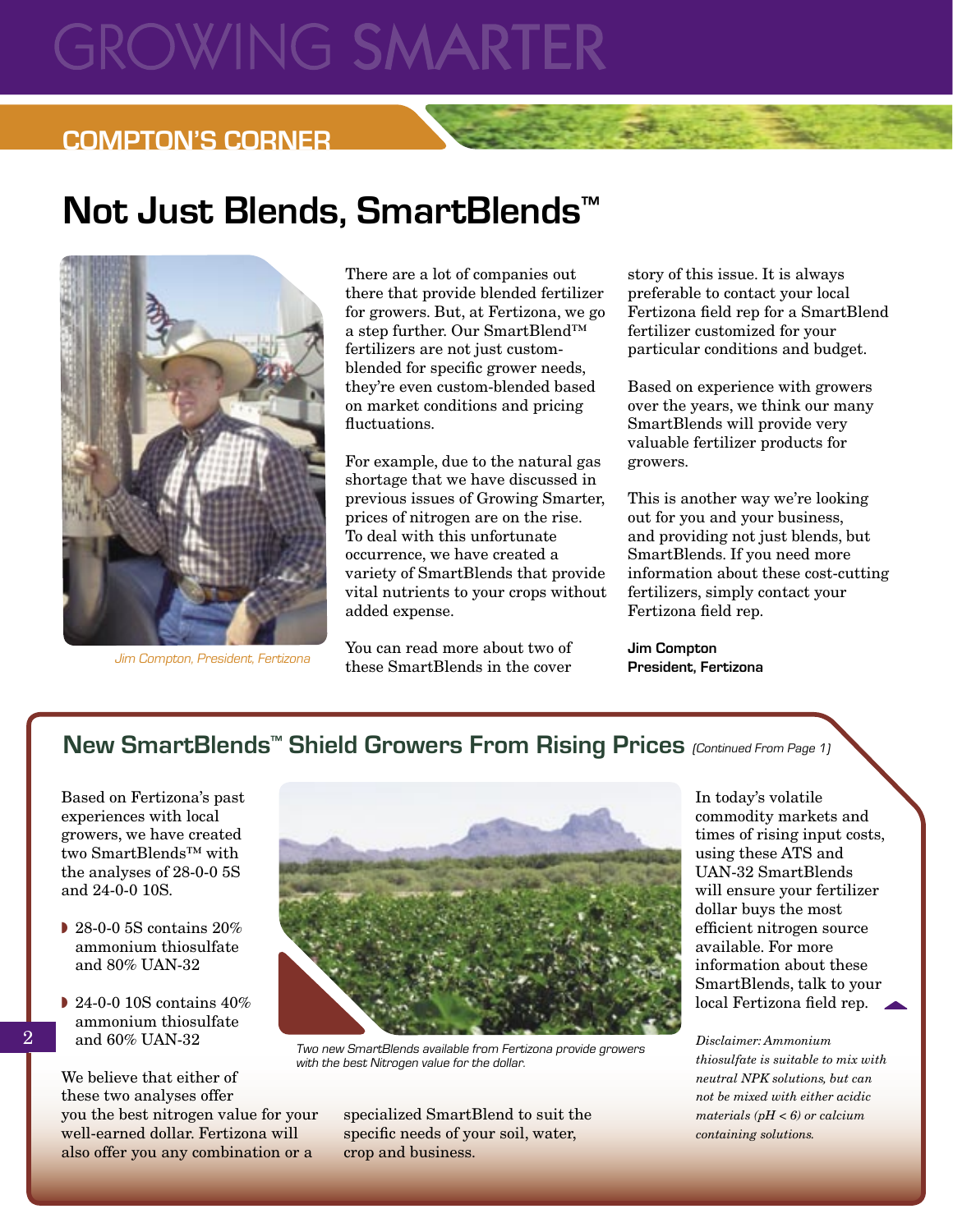## **TECH HELP**

# **The Growing Question: Branded vs. Generic**

*By Dennis Osborn, Fertizona*

Baby boomers aren't the only ones growing old. Crop protection and specialty chemicals are too, since much of today's technology has been around since the 1950s and '60s.

However, the standard 20-year monopoly on proprietary chemistries is now being extended by most manufacturers through a process called "serial patenting." By repeatedly refiling patents with minor changes in them, those manufacturers can squeeze more life out of their products. Yet even with these steps, an astounding 80% of current chemistry will be off-patent by 2006.

So the growing question for growers and turf professionals becomes: Are off-patent "generic" chemistries suitable replacements for the brand names?

First, it helps to understand the process for approving post-patented chemicals. All entities that file to register a product with the EPA must cite that their chemistry used is exactly or nearly the same as the product it plans to compete with, even down to the inert substances. All data cited in the registration — such as toxicology, efficacy and environmental trials — is usually



Growers considering off-patent chemistries should understand the process for approving these products.

taken from the original registrant's file. The generic must then compensate the original patent holder with payments in lieu of actually doing new trials. This is called Data Compensation or Data Comp, and it can cost millions of dollars. (Generic pharmaceuticals are not required to do this.)

If quality is a concern, remember that the technology being scrutinized by the EPA is probably done

when the beginning her best of the state of the state of the state

with analytical tools that weren't available when the original applicant filed, so the product is probably as pure as the brand names. Also, formulation practices have improved significantly from twenty years ago.

Generic chemicals, as a rule of thumb, are less expensive than brand name products, which is not necessarily a sign of "cheapness." Generic makers have less overhead than a research-driven company because they're concentrating on manufacturing techniques rather than product development. Therefore, generics tend to cost less.

Fertizona can help you better understand what generics are all about. Pricing and formulation advice is as close as the telephone, so contact your Fertizona field rep for more information.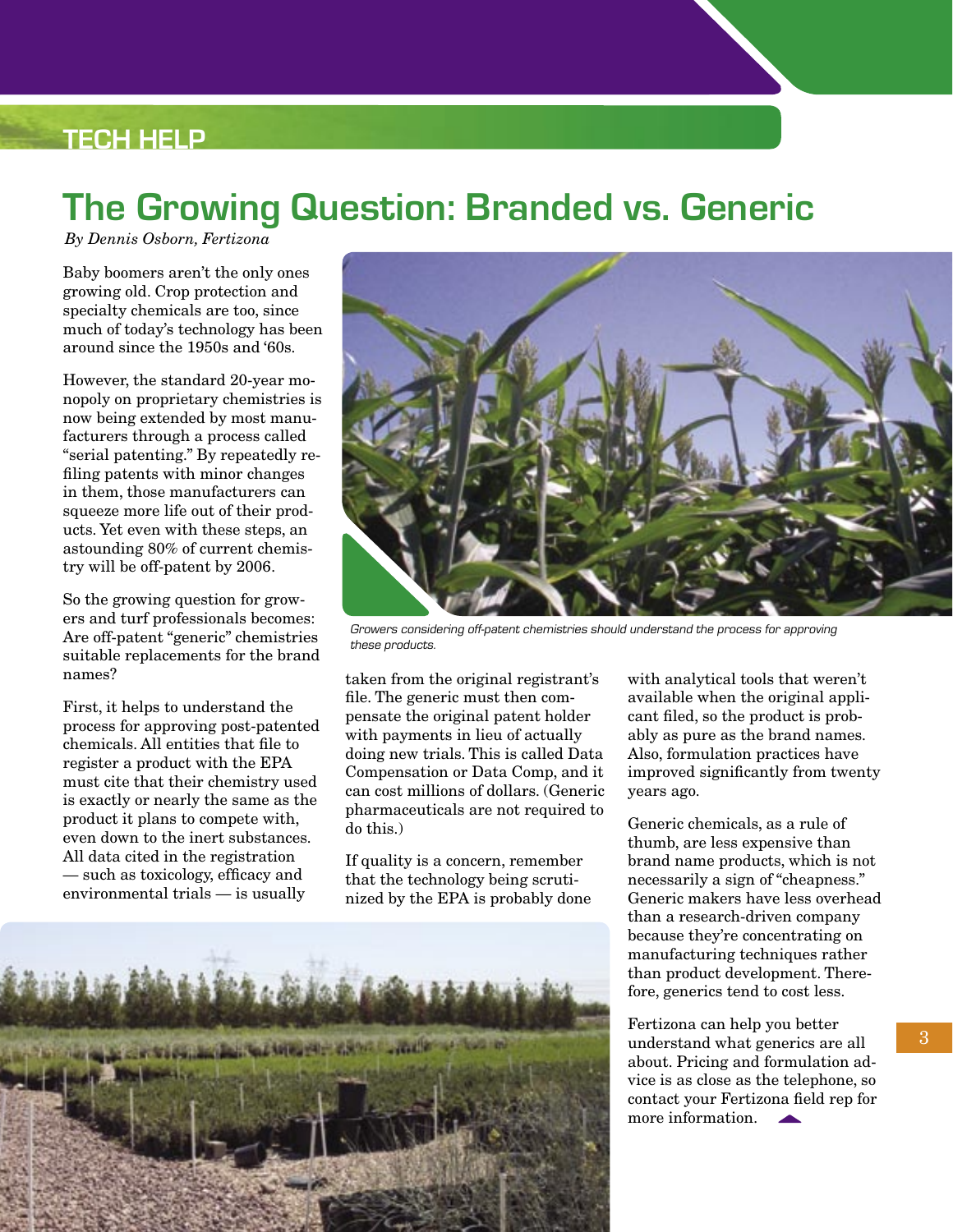# **GROWING SMARTE**

## **PERFORMANCE PROFILE**

# **New Turfgrass is Tried and True** Fertizona Field Day Impresses Superintendents

It's always interesting but sometimes difficult to try something new. Whether it be playing a new sport, trying a new type of food, or even operating a new piece of equipment. Golf course superintendents are especially wary about trying new things at their course, particulary ryegrass seed, according to Fertizona field rep Larry Allison.

"Golf course superintendents are hesitant to try new things just because their job depends on it," explains Allison. "It is a really tough battle to get seed on courses, because if they have been happy with the way things have been going, they aren't going to change just for the sake of change."

So how do you convince golf course superintendents, who are hesitant to begin with, to try new ryegrass seed varieties that may be better

than what they're using right now? Fertizona thought a good way would be to invite them to a field day at a superintendents' course so they could see how it works first-hand.

#### **Singing The Praises**

To explain the benefits of Pleasure+® ryegrass, reps of Fertizona and AMPAC Seed Company invited 15 superintendents to FireRock Country Club in Fountain Hills this past January to evaluate the ryegrass variety. FireRock is a high-end, 18-hole golf course with an exclusive membership. There, attendees inspected the course, had lunch at the clubhouse and learned first-hand what a pleasure it is to use this turfgrass variety.

"We had superintendents Kenny Watkins from FireRock and Ron Troyer from Great Eagle Golf Club there, and they sang the praises of our seed," adds Allison. "They



More than 15 golf course superintendents attended the Fertizona field day at FireRock.

went on and on about how good Pleasure+ was and it was apparent that it was good seed because FireRock golf course was just gorgeous."

#### **Stands Up To Salts**

"When we all got there, Kenny told us that his biggest problem is his water quality," says Ron Troyer, golf course superintendent at Great Eagle Golf Club in Surprise, Arizona. "I think he said it's 100% effluent, so his biggest concern was

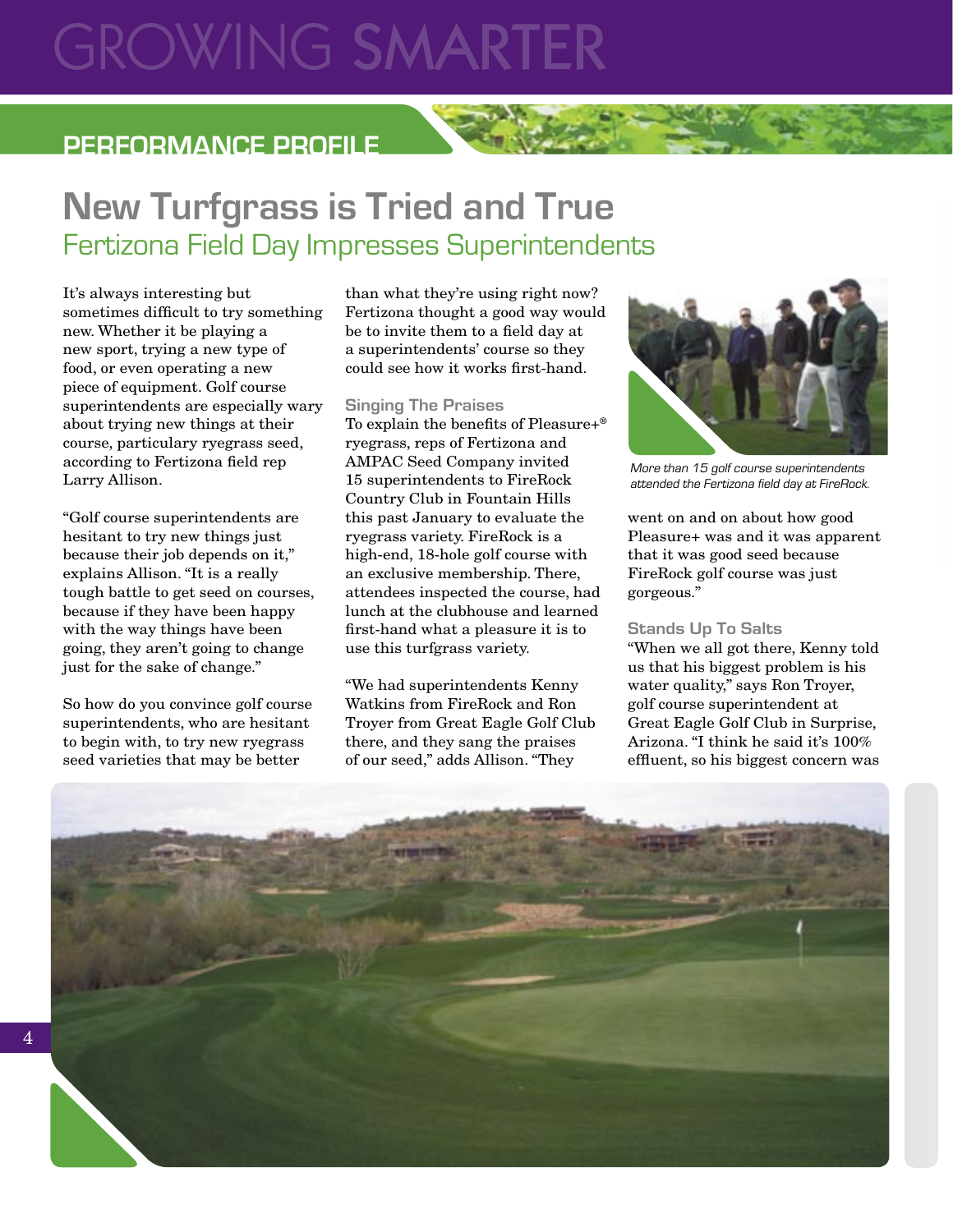will this rye stand up to that and will it take it? This is the first year he's used Pleasure+ and the color was great—I mean it was excellent. Everybody that was there was very impressed with the color, thickness, density and the growth pattern. It really looked good."

Troyer knows a lot about Pleasure+, as he has been overseeding with the turfgrass variety for about seven years. Troyer was asked to attend the field day and relate his successes with the ryegrass variety to the attending superintendents.

In the case of FireRock Country Club, where the meeting took place, Watkins applied the seed at 700 pounds per acre to ensure a good stand of turfgrass. To say the least, he was impressed.

"All the superintendents came out and looked at the Pleasure+ and we talked about how quick it germinated and how we had a great stand," says Kenny Watkins, superintendent at FireRock. "We close on the first Monday in October and threw the seed down by the end of the week. The temperature actually reached ninety degrees the week before Thanksgiving. We had such a good stand of ryegrass, we went ahead and let the members drive on the grass one week before Thanksgiving, which usually doesn't happen until December or so."

Watkins also told the superintendents in attendance that although he was hesitant at first, he is glad he decided to try Pleasure+.

"Everybody was actually shocked



Golf course superintendents who attended the field day at FireRock Country Club heard first-hand how Pleasure+ ryegrass performed.

when I told them this was the first time I ever used it without any trials," explains Watkins with a grin. "With our salt and water quality here, we were really pleased with the seed."

#### **Rave Reviews**

According to Watkins and Troyer, the rest of the superintendents who attended the field day appreciated seeing the results up close and personal.

"It seemed like they were really interested in it," says Watkins. "Knowing what tough water conditions we have here, they all said that the golf course looked great and the color and density of grass looked awesome. They couldn't believe how thick it was."

"The best way to evaluate a new product is to get a group of guys together and let them look at it and talk about it," agrees Great Eagle's Troyer. "When you're there first hand and you see that the superintendent is pleased with it, that's the best advertising you can get."

Watkins further describes why superintendents in Arizona need to try Pleasure+. "It was a real clean seed, it germinated real quick, it had good color and it didn't have a whole lot of growth, so we weren't constantly having to mow," Watkins describes. "We didn't have to spray a lot of iron to keep the color. It was holding its color pretty good."

Due to the exciting response of the superintendents in attendance, Fertizona plans to hold more of these hands-on events. If you are interested in attending a future Fertizona field day, contact your Fertizona rep for upcoming dates and locations.

Although trying something new is always a little daunting, especially for golf course superintendents, the FireRock Country Club field day proves that Pleasure+ is worth a try.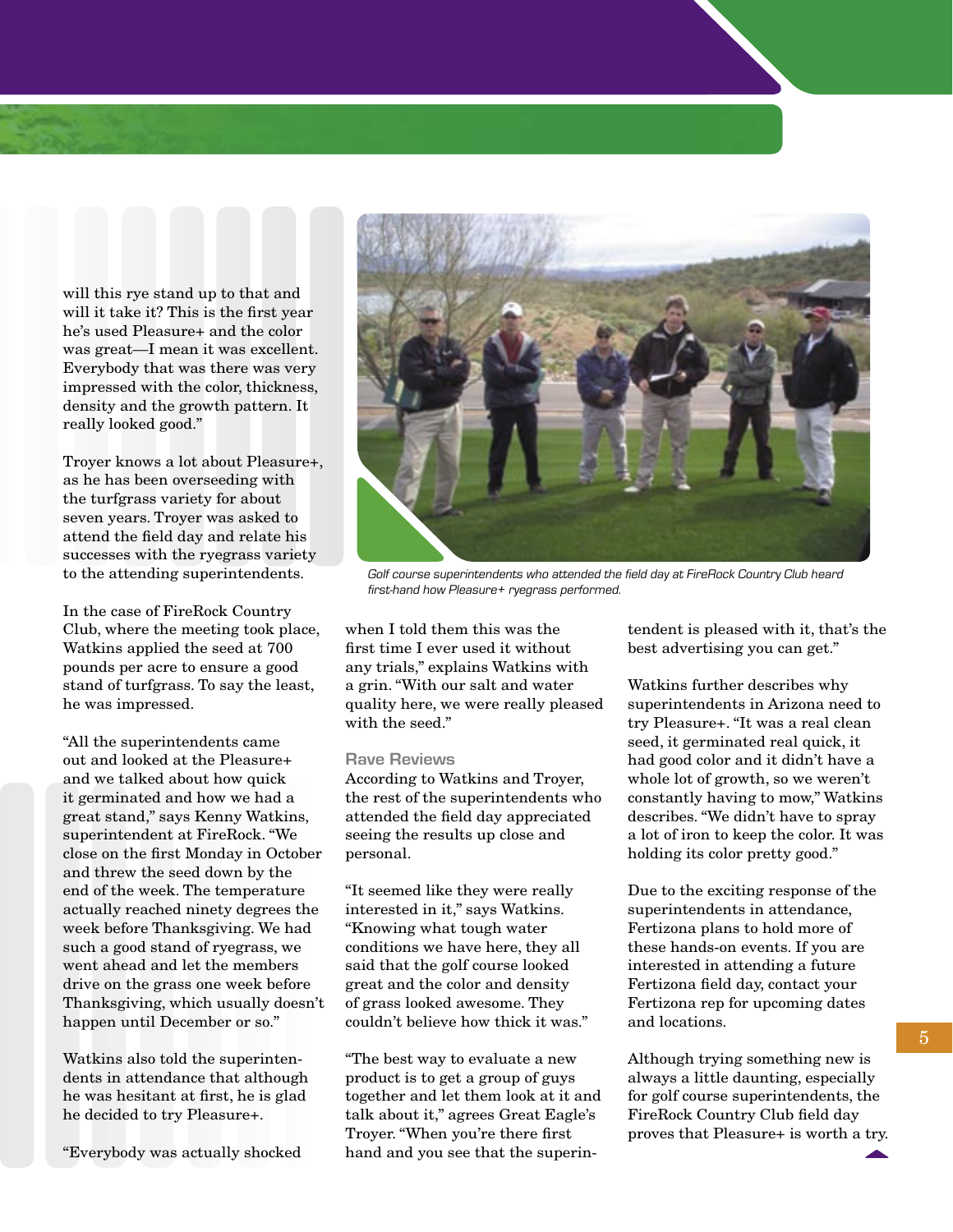# **GROWING SMARTE**

## **OPERATIONS OVERVIEW**

# **Turf Farms Grow With Fertizona**

Fertizona has a long history of supporting Arizona growers with all types of crops—alfalfa, lettuce, cotton, corn, chili peppers and more. One crop in particular that takes a lot of special care is turf. And no one knows that better than turf growers or operators of turf farms.

Fertizona has been servicing turf farms for decades. Due to the delicate nature of this demanding crop, turf farms have to employ stringent management and fertility practices. Fertizona is always there to help turf growers through these challenging issues, and the turf farm operators appreciate that.

#### **Service Is Key**

"Fertizona has been extremely helpful," says Margaret Dyer, General Manager of Bar T Bar Sod Farm in Cordes Junction, Arizona. "Larry McGee has helped guide us when we needed some specific blends made up and has even helped us interpret some of our soil sample results."

Turf growers and sod producers in Arizona have counted on Fertizona for years to provide great products and excellent advice.

Bar T Bar has been operating since 1984 and has two turf farm locations, one north of Cordes Junction and another north of the Concho area in the northeast part of Arizona. The turf farms grow all cool-season grasses: blue rye fescue, bluegrass and tall fescue. Dyer views Fertizona as a trusted partner who has helped her over the years with several different aspects of her business.

"They've been a great partner for us, that's why we use them exclusively for fertilizer products," adds Dyer. "We've just had a real positive experience with them and trust their knowledge and expertise. We can't say enough about them."

#### **A Long History Of Support**

Brooks Turf in Queen Creek is another turf growing operation that relies on Fertizona. Dwight Haggarton has been with Brooks Turf for 18 years, and credits Fertizona with providing exceptional service.

"They have been good on the service side so we are pretty satisfied," says Hatgarton. "I know Fertizona has recommended some fertilizer and we have tried it and it seems to work real well. So we are happy with them."

Kim Echeverria agrees. "I can call them up, tell them what I need and when I need it, and I never have to worry about it," says Echeverria, an Estimator for Western Sere in Tempe, Arizona. "Larry brings it right to me."

Western Sere has been working with Fertizona for several years and Echeverria counts on Fertizona to help her with their hydroseeding operation. "They make my job real easy," Echeverria emphasizes. "I don't have to worry about that part. They get me my material on time and that is what I need."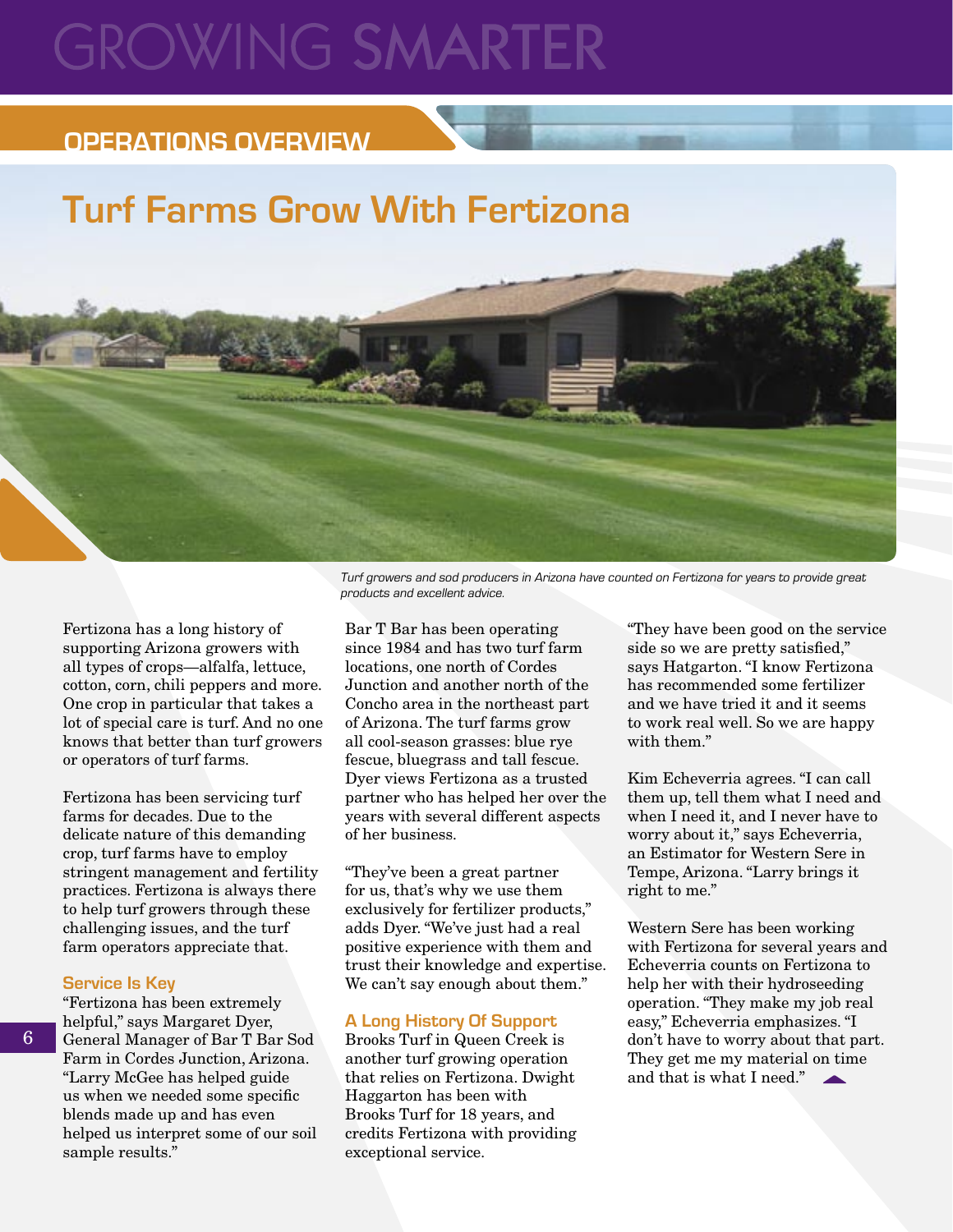### **MEET YOUR REP**





## **Larry Allison. Fertizona's Turf & Ornamentals Pioneer.**

Fertizona is best known as a provider of seed, fertilizers and crop protection products to agricultural producers, but we also do a significant amount of business with nurseries, landscapers and golf courses. It hasn't always been that way, though.

Sales rep Larry Allison was the first Fertizona employee solely dedicated to calling on those customers when he joined the company back in 1991.

"With Fertizona being an Ag company, I didn't know at that point if there was much turf and ornamental business out there," he recalls. "In that first year, we brought in maybe one truck of ryegrass. Now we're up to 1,700,000 pounds. It has really grown."

#### **Growing In Different Directions**

In addition to volume, the sales team has grown as well. Today Larry is one of a group of Fertizona reps who work in T&O. His territory covers an area around

Sun City and Peoria — where many new developments and rapidly expanding communities keep him very busy. Besides grass seed, most of Larry's business comes from sales of fertilizer to landscapers, along with some herbicide.

Born and raised on a dairy farm in Illinois, Larry has spent his life helping to grow things. He earned a degree in Agronomy from Iowa State University, and then pursued his career in the Midwest before moving to Arizona in 1980.

#### **Going The Extra Mile**

During 14 years with Fertizona, Larry has earned a reputation for knowledge, trust and service. His customers know they can count on him for honest, objective advice.

"They'll call me and ask, 'What's the best fertilizer you've got right now?' and things like that," he says. "We have new products coming out all the time, so I look for the ones that will fit into their program, where

the economics will work for them. I just try to help them get the best results and the most bang for the buck."

Putting his special emphasis on customer service, Larry has impressed people with his willingness to make personal deliveries, especially with smaller accounts.

"A lot of them don't have storage facilities," he explains, "so if they say they need something Tuesday at 10 o'clock, that's when I'll be there."

When he's not working, Larry likes to spend time traveling with his wife, Patricia, and attending Phoenix Suns or Arizona Diamondbacks games.

"I'm a sports nut," he admits. "My wife thinks I am addicted to them, but I really enjoy it."